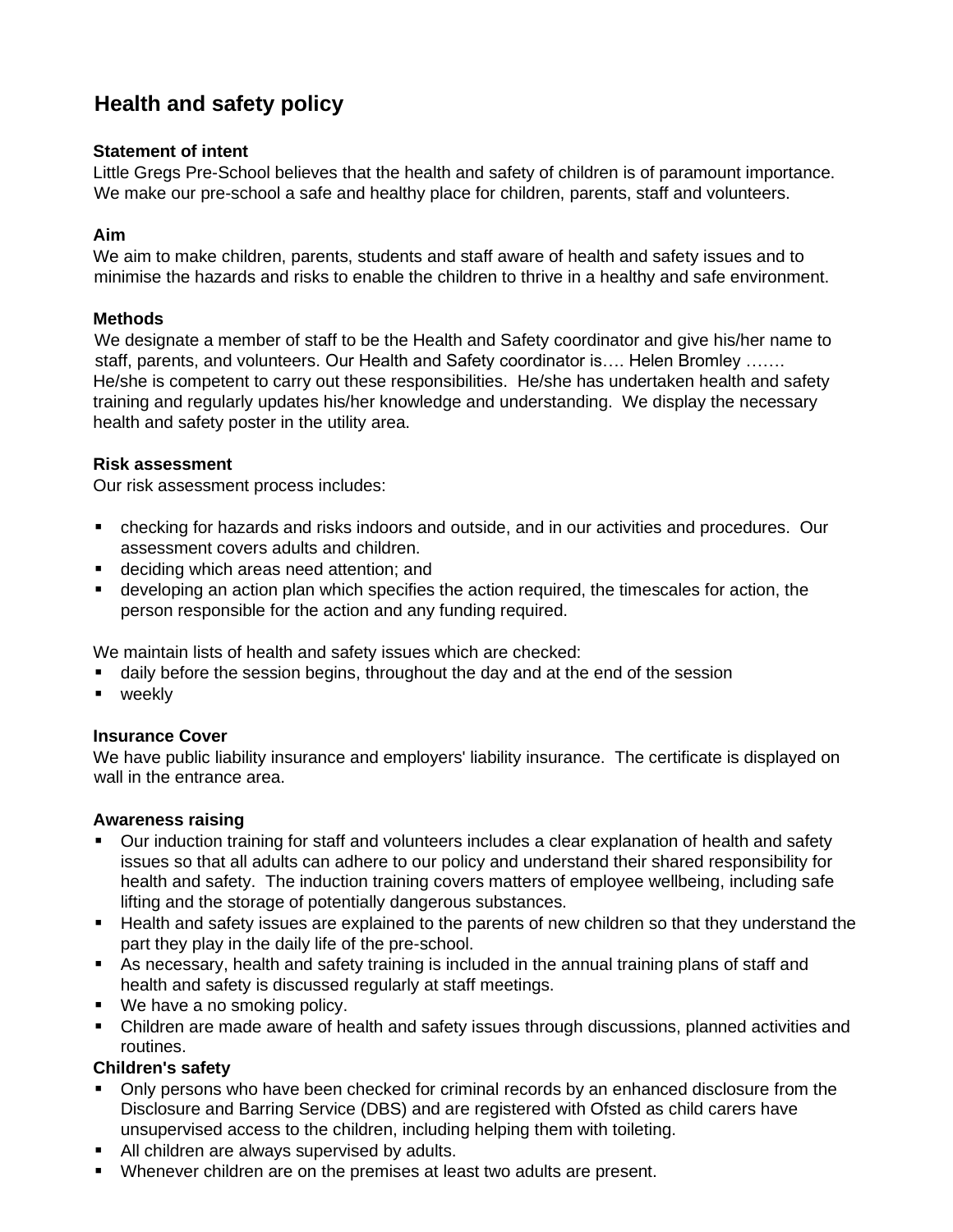# **Security**

- Systems are in place for the safe arrival and departure of children. The times of the children's arrivals and departures are recorded.
- **The arrival and departure times of adults staff, volunteers, and visitors are recorded.**
- Our systems prevent unauthorised access to our premises and prevent children from leaving our premises unnoticed
- All staff mobile phones are locked away in lockers during working hours. Mobile phones can be used on lunch breaks, away from the children.
- No use of mobile phones on the premises by parents and visitors.

## **Windows**

- All windows are protected from accidental breakage or vandalism from people outside the building.
- All windows open at the top, so children cannot climb out of the window.
- **E** All windows have safety locks, so they only open so far and will not trap any fingers.
- All windows have a handle which gets turned to open.

## **Doors**

We take precautions to prevent children's fingers from being trapped in doors.

#### **Floors**

All surfaces are checked daily to ensure they are clean and not uneven or damaged.

## **Kitchen**

- Children do not have access to the kitchen.
- All surfaces are clean and non-porous.
- Cleaning materials and other dangerous materials are stored out of children's reach in a locked cupboard.
- When children take part in cooking activities, they:
	- are always supervised
	- are kept away from hot surfaces and hot water; and
	- do not have unsupervised access to electrical equipment.

# **Electrical/gas equipment**

- **E** All electrical/gas equipment conforms to safety requirements and is checked regularly.
- Our boiler/electrical switchgear/meter cupboard is not accessible to the children.
- **EXTERS**, heaters, electric sockets, wires, and leads are properly guarded, and the children are taught not to touch them.
- **•** There are sufficient sockets to prevent overloading.
- **•** The temperature of hot water is controlled to prevent scalds.
- Lighting and ventilation is adequate in all areas including storage areas.

#### **Storage**

- All resources and materials which children select are stored safely.
- All equipment and resources are stored or stacked safely to prevent them accidentally falling or collapsing.

# **Outdoor area**

- Our outdoor area is securely fenced.
- Our outdoor area is checked for safety and cleared of rubbish before it is used.
- Adults and children are alerted to the dangers of poisonous plants, herbicides and pesticides.
- Where water can form a pool on equipment, it is emptied before children start playing outside.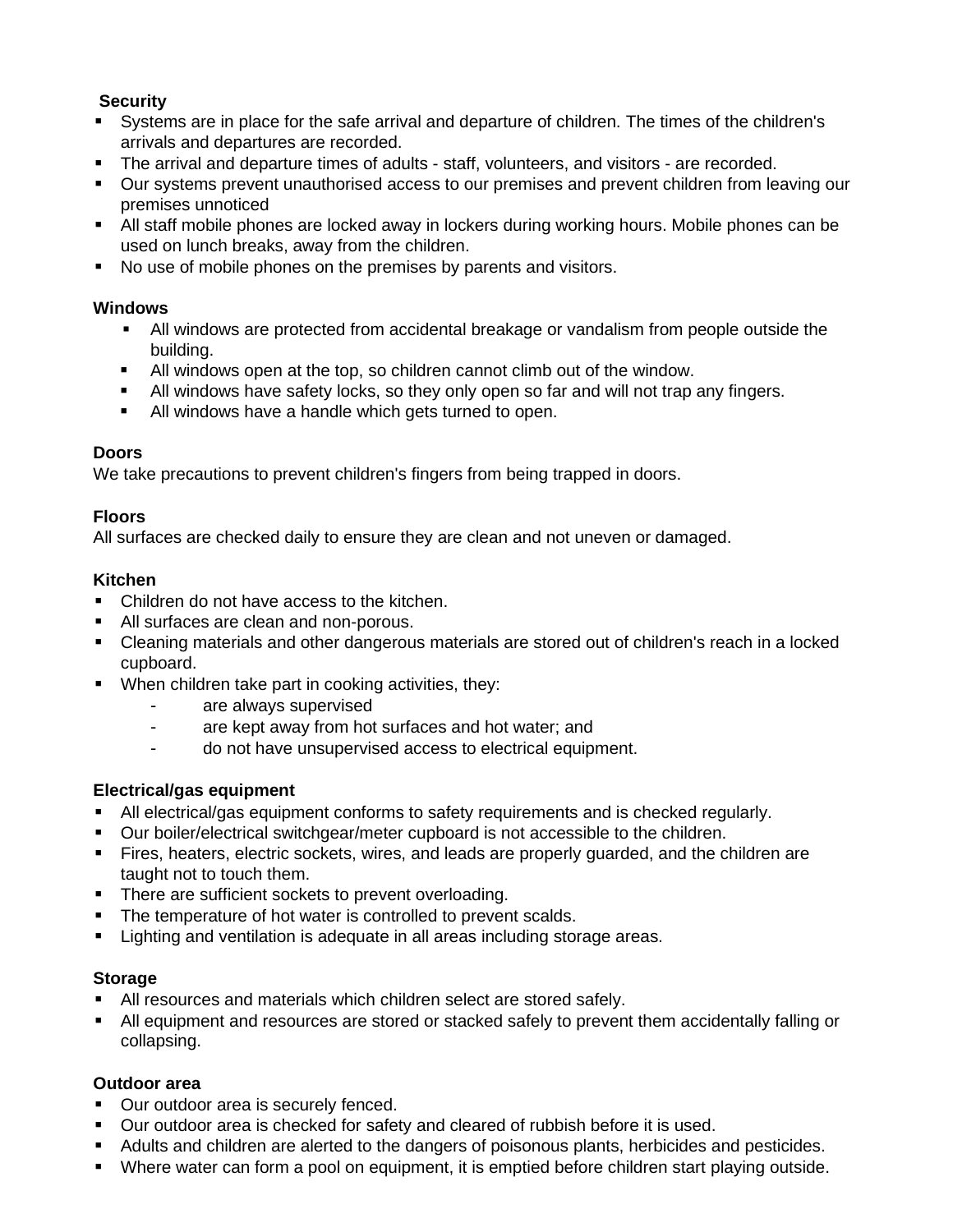- Our outdoor sand pit is covered when not in use.
- All outdoor activities are always supervised.

# **Hygiene**

- We regularly seek information from the Environmental Health Department and the Health Authority to ensure that we keep up to date with the latest recommendations.
- Our daily routines encourage the children to learn about personal hygiene.
- We have a daily cleaning routine for the pre-school which includes main classroom, kitchen, toilets, and nappy changing areas.
- We have a schedule for cleaning resources and equipment, dressing up clothes and furnishings.
- The toilet area has a high standard of hygiene including hand washing and drying facilities and the disposal of nappies.
- We implement good hygiene practices by:
	- cleaning tables between activities.
	- checking toilets regularly.
	- wearing protective clothing such as aprons and disposable gloves as appropriate.
	- providing sets of clean clothes.
	- providing tissues and wipes

## **Activities**

- Before purchase or loan, equipment and resources are checked to ensure that they are safe for the ages and stages of the children currently attending the pre-school.
- The layout of play equipment allows adults and children to move safely and freely between activities.
- All equipment is regularly checked for cleanliness and safety and any dangerous items are repaired or discarded.
- All materials including paint and glue are non-toxic.
- Sand is clean and suitable for children's play.
- Physical play is constantly supervised.
- Children are taught to handle and store tools safely.
- Children learn about health, safety and personal hygiene through the activities we provide and the routines we follow.

#### **Food and drink**

- Staff who prepare and handle food receive appropriate training and understand and comply with - food safety and hygiene regulations.
- All food and drink are stored appropriately.
- **E** Adults do not carry hot drinks through the play area(s) and do not place hot drinks within reach of children.
- **E** Adults only drink their hot drinks within the kitchen area.
- Snack and mealtimes are appropriately supervised, and children do not walk about with food and drinks.
- **Filter Fresh drinking water is always available to the children.**
- We operate systems to ensure that children do not have access to food/drinks to which they are allergic.

#### **Outings and visits**

- We have agreed procedures for the safe conduct of outings.
- Procedures to be followed during on outings are contained within our supervision of children on outings and visits policy.
- A risk assessment is carried out before an outing takes place.
- Parents always sign consent forms before major outings.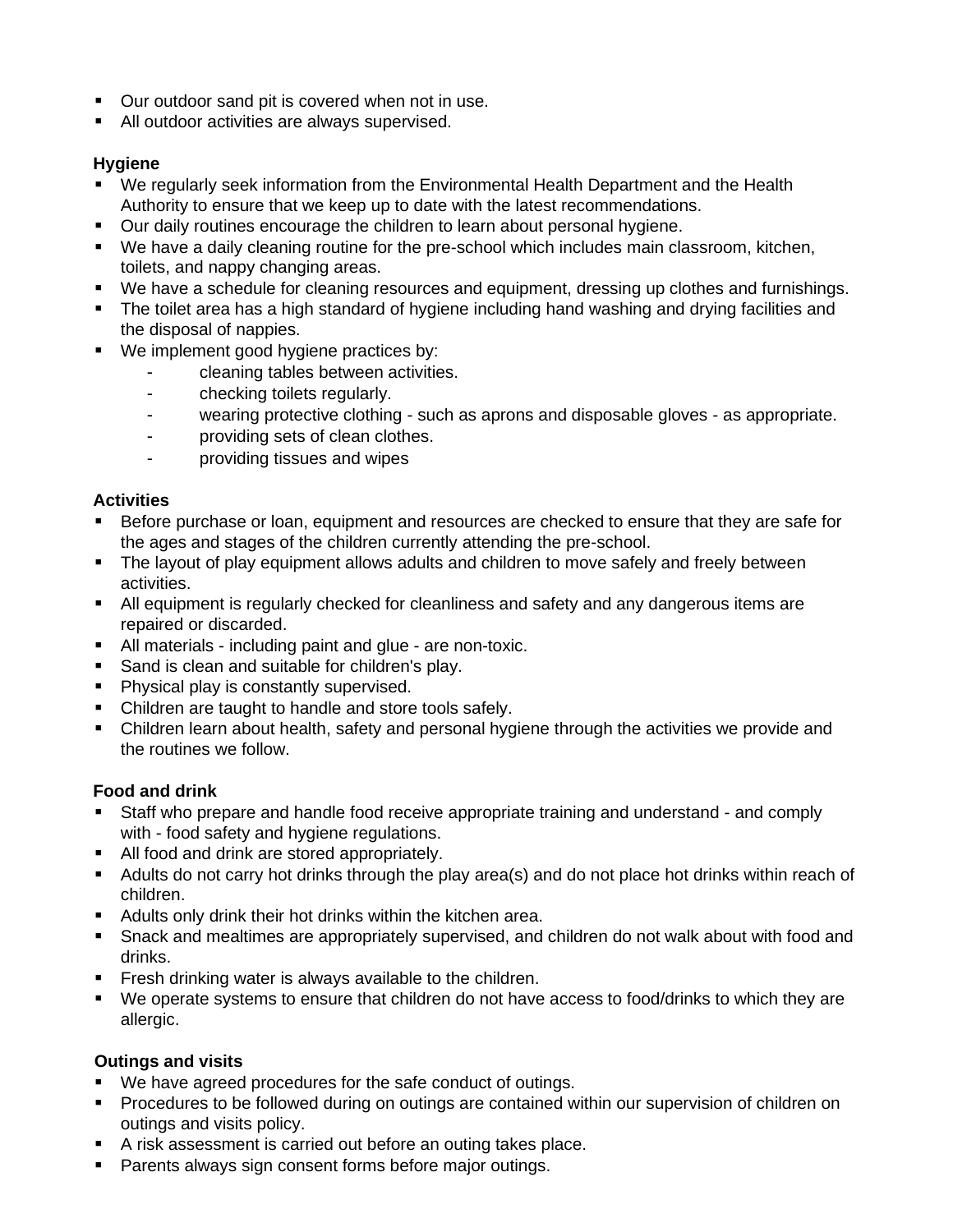- Our adult to child ratio is high, always one adult to two children.
- The children are appropriately supervised to ensure no child gets lost and that there is no unauthorised access to children.

For those children remaining at pre-school, the adult to child ratio conforms to the requirements of the Statutory Framework for the Early Years Foundation Stage.

# **Animals**

- Animals visiting the pre-school are free from disease, safe to be with children and do not pose a health risk.
- Our pre-school pets are free from disease, safe to be with children and do not pose a health risk.

# **Fire safety**

- Fire doors are clearly marked, never obstructed and easily opened from inside.
- Smoke detectors/alarms and firefighting appliances conform to BSEN standards, are fitted in appropriate high-risk areas of the building, and are checked as specified by the manufacturer.
- Our emergency evacuation procedures are approved by the Fire Safety Officer and are:
	- Clearly displayed in the premises.
	- explained to new members of staff, volunteers, and parents; and
	- practised termly, in line with the main school.
- Records are kept of fire drills and the servicing of fire safety equipment.

## **First aid and medication**

At least one member of staff with a current first aid training certificate (relevant to infants and young children) is on the premises or on an outing at any one time. The first aid qualification includes first aid training for infants and young children.

Our first aid kit:

- complies with the Health and Safety (First Aid) Regulations 1981.
- **E** is regularly checked by a designated member of staff and re-stocked as necessary.
- is easily accessible to adults; and
- is kept out of the reach of children.

At the time of admission to the pre-school, parents' written permission for emergency medical advice or treatment is sought. Parents sign and date their written approval.

Our Accident Book:

- is kept safely and accessibly.
- all staff and volunteers know where it is kept and how to complete it.
- Accidents are checked daily and filed daily in the main accident file.
- **E** All accidents are reviewed half termly to identify any potential or actual hazards.

Ofsted is notified of any major injury requiring treatment by a General Practitioner or hospital, or the death of a child or adult.

Any major injury requiring General Practitioner or hospital treatment to a child, parent, volunteer or visitor is reported to the local office of the Health and Safety Executive.

We meet our legal requirements for the safety of our employees by complying with RIDDOR (the Reporting of Injury, Disease and Dangerous Occurrences Regulations). We report to the local office of the Health and Safety Executive: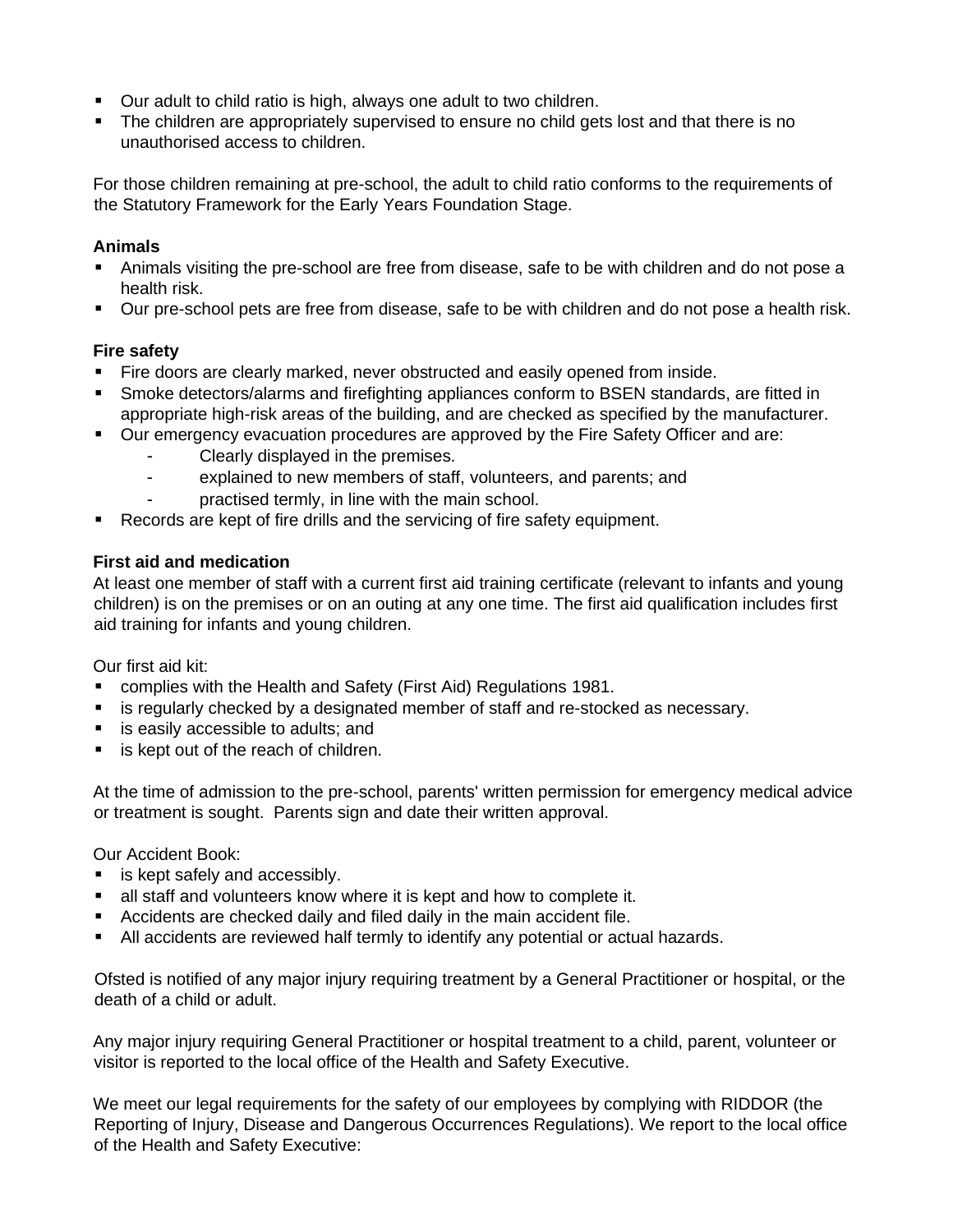- any accident to a member of staff requiring treatment by a General Practitioner or hospital; and
- any dangerous occurrences (i.e. an event which does not cause an accident but could have done).

Children's prescribed drugs are stored in their original containers, are clearly labelled and are inaccessible to the children.

Parents give prior written permission for the administration of medication. The administration is recorded accurately, and parents sign the record book to acknowledge the administration of a medicine.

If the administration of prescribed medication requires medical knowledge, individual training is provided for the relevant member of staff by a health professional.

## **Sickness**

Our policy for the exclusion of ill or infectious children is discussed with parents. This includes procedures for contacting parents - or other authorised adults - if a child becomes ill at pre-school.

Ofsted is notified of any infectious diseases which a qualified medical person considers notifiable.

## **Smoking**

Little Gregs Pre-school operates a no-smoking policy.

## **Safety of adults**

- Adults are provided with guidance about the safe storage, movement, lifting and erection of large pieces of equipment.
- When adults need to reach up to store equipment, they are provided with safe equipment to do so.
- **E** All warning signs are clear and in appropriate languages.
- **■** Whenever possible, adults do not remain in the building on their own or leave on their own after dark. If a member of staff is going to be in the building on their own, they need to inform the preschool manager or the caretaker of the school.
- The sickness of staff and their involvement in accidents is recorded. The records are reviewed termly to identify any issues which need to be addressed.

# **Records**

In accordance with the Statutory Framework for the Early Years Foundation Stage, we keep records of:

- adults authorised to collect children from pre-school.
- the names addresses and telephone numbers of emergency contacts in case of children's illness or accident.
- **the allergies, dietary requirements, and illnesses of individual children.**
- the times of attendance of children, staff, volunteers, and visitors.
- accidents; and incidents.

In addition, the following policies and documentation in relation to health and safety are in place.

*Statutory Framework for the Early Years Foundation Stage -*

*Safety* • Risk assessment Policy

- Record of visitors.
- **Example 1** Fire safety and Evacuation policy
- **EXEC** Fire safety records and certificates.